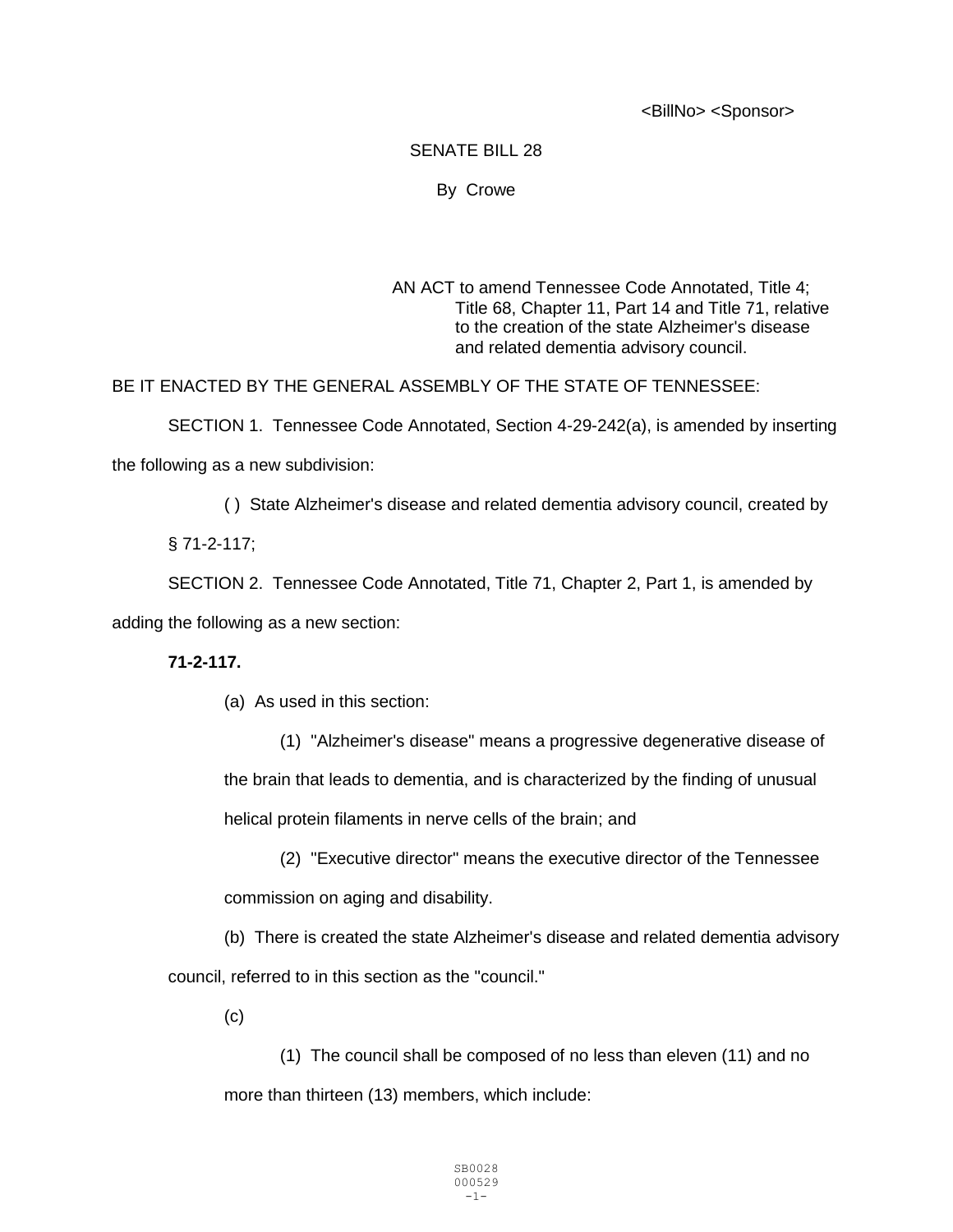(A) One (1) member of the health and welfare committee of the senate, to be appointed by the speaker of the senate;

(B) One (1) member of the health committee of the house of representatives, to be appointed by the speaker of the house of representatives;

(C) The commissioner of health, or the commissioner's designee, who serves as an ex officio voting member;

(D) One (1) person to be appointed by the governor;

(E) One (1) licensed medical professional with experience in Alzheimer's disease and related dementia care, to be appointed by the executive director;

(F) One (1) person diagnosed with Alzheimer's disease or related dementia, to be appointed by the executive director;

(G) A representative of Alzheimer's Tennessee, Inc., to be appointed by the executive director;

(H) A representative of the Alzheimer's Association, to be appointed by the executive director;

(I) A representative of the bureau of TennCare, to be appointed by the executive director;

(J) A representative of the Tennessee Health Care Association, to be appointed by the executive director; and

(K) Any other person possessing relevant experience with Alzheimer's disease and related dementia care, to be appointed by the executive director.

(2)

(A) The private citizen members listed in subdivisions  $(c)(1)(E)$ -(K) may be appointed by the executive director from lists of qualified

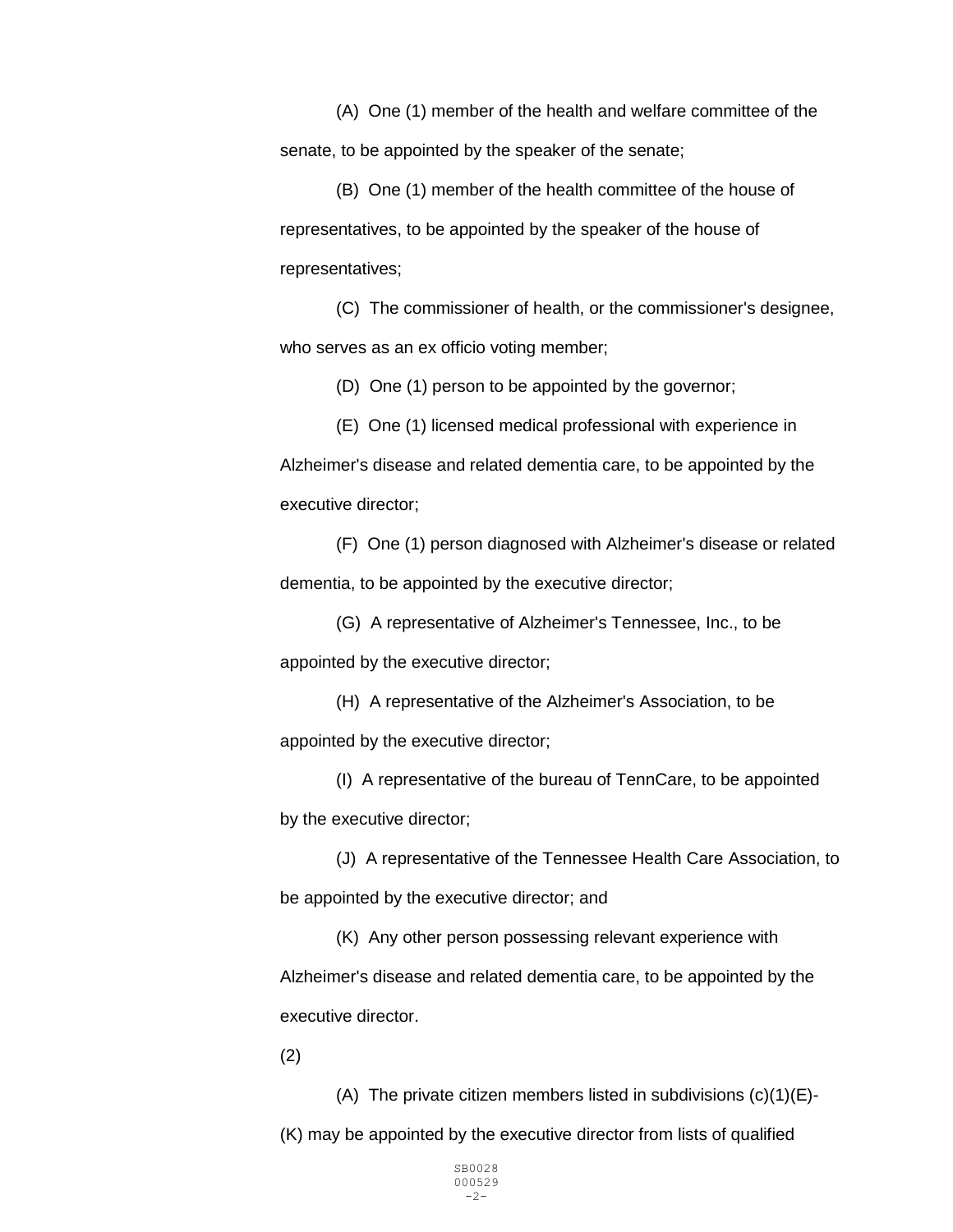nominees submitted by groups involved in the study of Alzheimer's disease and related dementia, including, but not limited to, the Alzheimer's Association, Alzheimer's Tennessee, the department of health, the bureau of TennCare, and the Tennessee Health Care Association.

(B) The executive director shall consult with the interested groups listed in subdivision (c)(2)(A) to determine qualified persons to fill the positions as provided in this subsection (c).

(d)

(1) The persons appointed under subdivisions  $(c)(1)(A)$  and  $(B)$  are nonvoting members of the council. They serve only so long as they remain members of the general assembly. Any legislative vacancy on the council shall be filled by the respective speaker, for the purpose of serving out the remainder of the unexpired term.

(2) The private citizen members appointed under subdivisions (c)(1)(D)- (K) are voting members and are eligible for reappointment to the council. Any vacancy among the private citizen members shall be filled by the respective appointing authority to serve for the remainder of the unexpired term.

(e) Except as provided in subsection (f) for initial appointments, the terms of the members of the council are for three (3) years.

(f)

(1) In order to stagger the terms of the newly appointed council members, initial appointments shall be made as follows:

> (A) The persons appointed under subdivision  $(c)(1)(D)$ -(F) serve an initial term of one (1) year, which expires on June 30, 2020;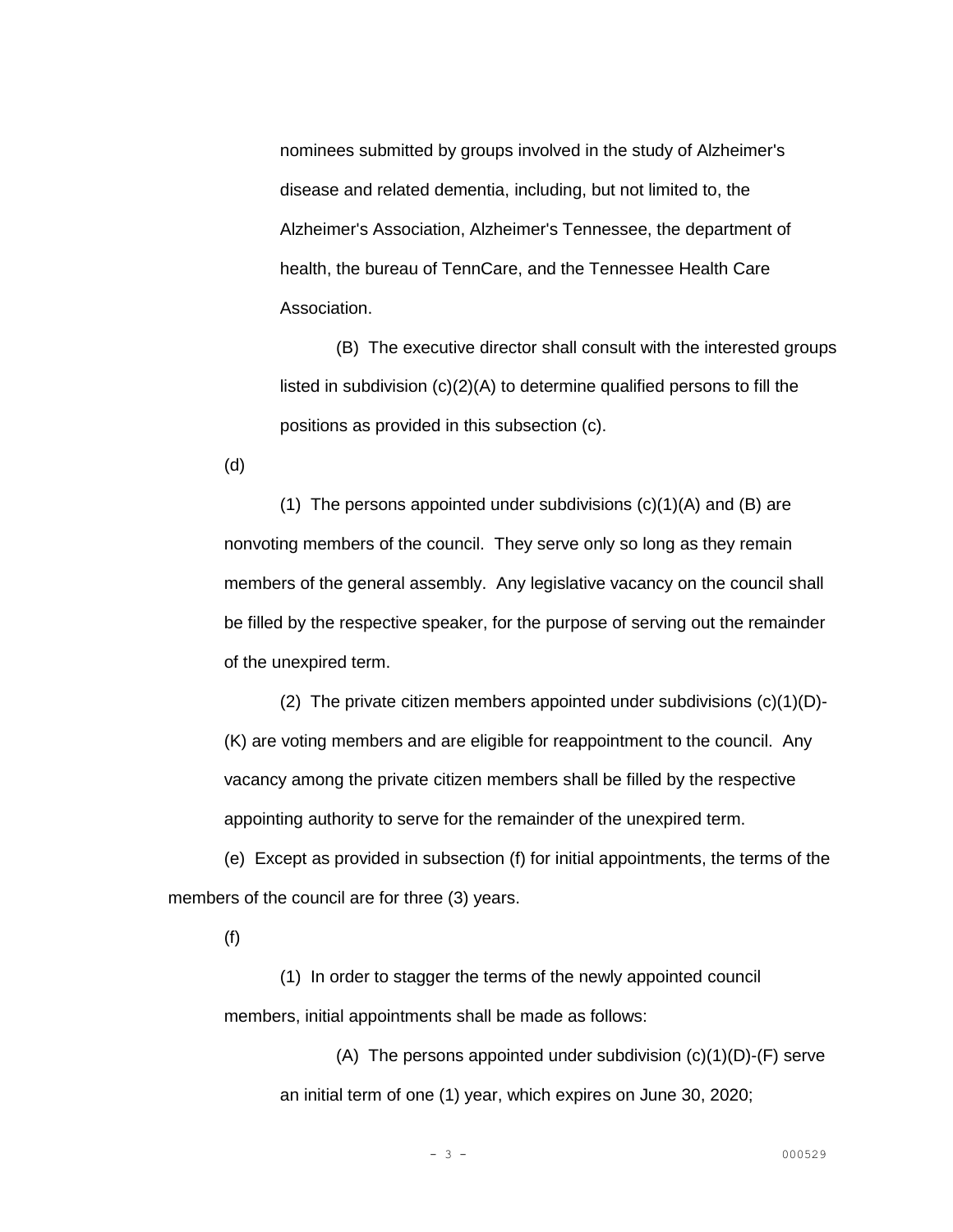(B) The persons appointed under subdivisions (c)(1)(G)-(I) serve an initial term of two (2) years, which expires on June 30, 2021; and

(C) The persons appointed under subdivisions (c)(1)(J) and (K) serve an initial term of three (3) years, which expires on June 30, 2022.

(2) Following the expiration of members' initial terms as prescribed in subdivision (f)(1), all three-year terms begin on July 1 and terminate on June 30, three (3) years later.

(g) The members shall elect a chair and a vice chair, whose duties are established by the council.

(h) In making the appointments under subsection (c), the executive director shall strive to ensure that the council is composed of persons who are diverse in professional or educational background, ethnicity, race, sex, geographic residency, heritage, perspective, and experience.

(i) The council shall fix a time and place for regular meetings and shall meet no less than twice yearly to review the state plan and all related metrics and outcomes. The executive director shall call the first meeting of the council. All other meetings of the council shall be at the call of the chair.

(j) A majority of the voting members of the council constitutes a quorum, and all official action of the council requires a quorum.

(k)

(1) Members shall attend at least fifty percent (50%) of the meetings.

(2) If a council member fails to attend meetings as required by subdivision (k)(1), the chair of the council shall report that member's name and attendance record to the member's appointing authority and the appointing authority shall remove the member from the council.

- 4 - 000529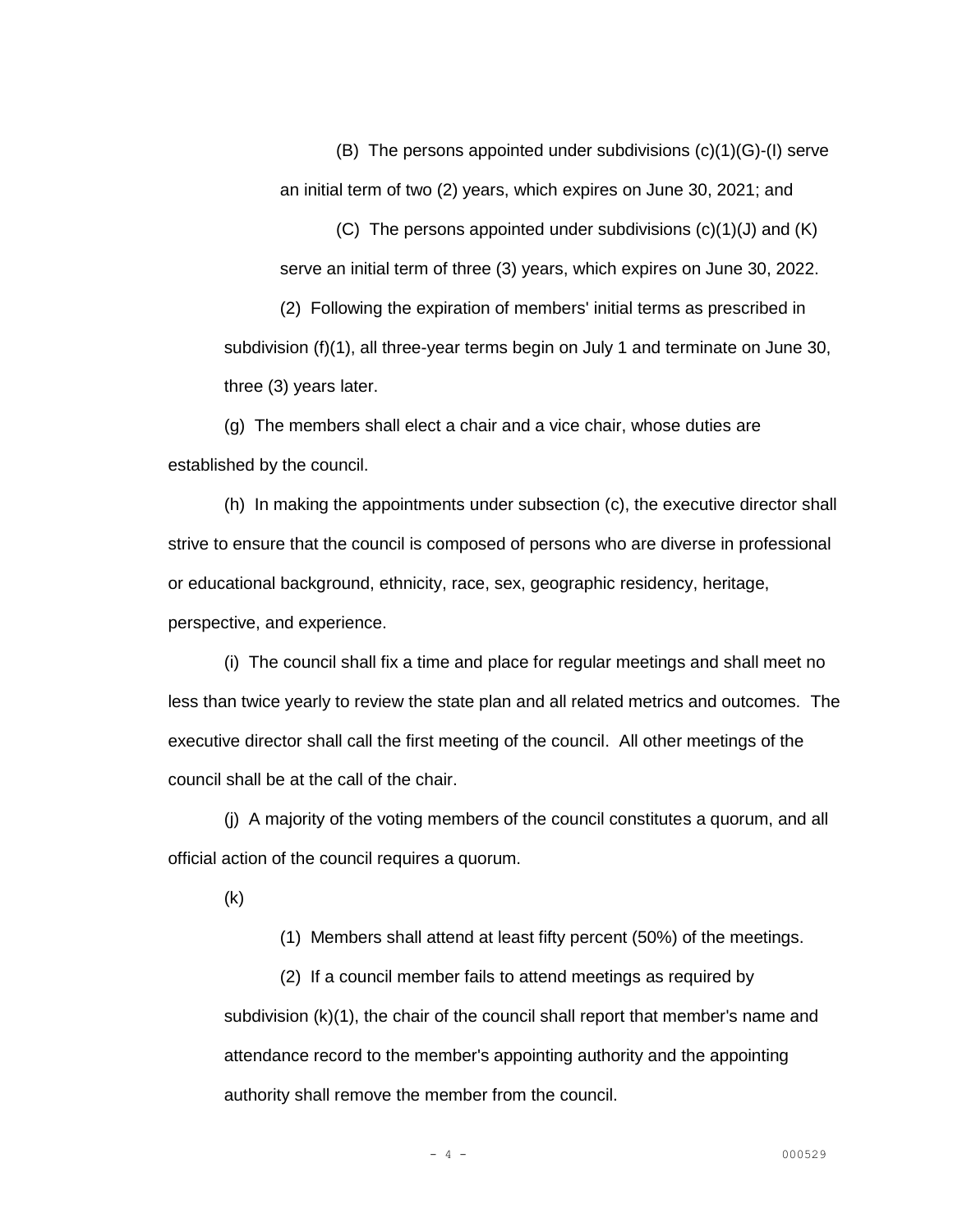(1) The legislative members of the council shall be reimbursed as members of the general assembly are paid for attending legislative meetings as provided in § 3-1-106.

(2) The private citizen members of the council receive no compensation for serving on the council but may be reimbursed for expenses in accordance with the comprehensive travel regulations, as promulgated by the department of finance and administration and approved by the attorney general and reporter. (m) The purpose of the council is to:

(1) Continually assess the current status of Alzheimer's disease and related dementia in this state and to assess the current and future impact of Alzheimer's disease and dementia on Tennessee residents;

(2) Examine the existing industries, services, and resources addressing the needs of persons, families, and caregivers affected by Alzheimer's disease and related dementia;

(3) Develop a strategy to mobilize a state response to matters regarding Alzheimer's disease and related dementia; and

(4) Provide recommendations to the governor and to the general assembly on issues related to its work.

(n) The council is administratively attached to the commission on aging and disability. The council shall consult and advise the executive director on matters related to the establishment, maintenance, and operation of state initiatives related to Alzheimer's disease and related dementia.

(l)